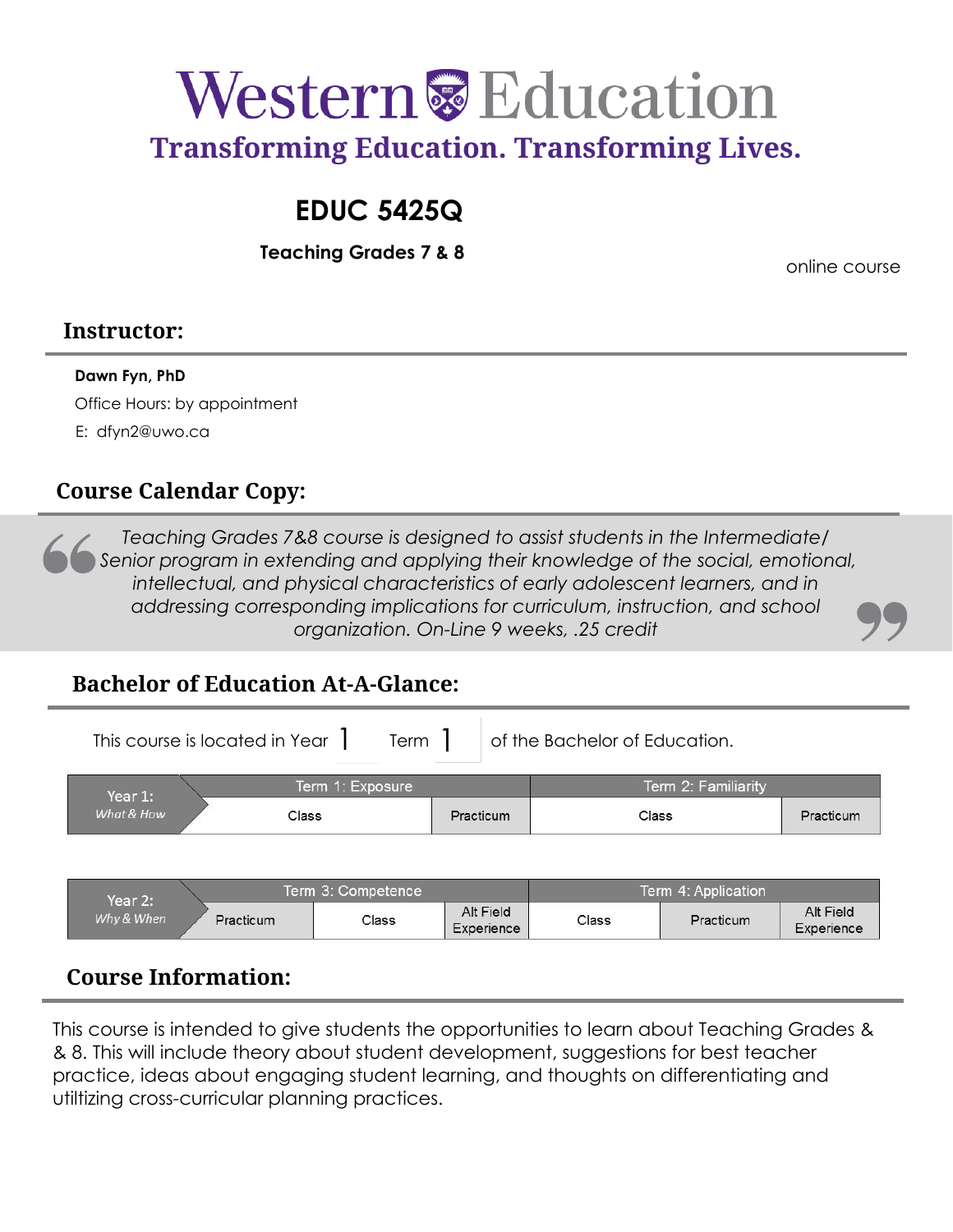| Week 1                                                                                                                      | Topic: Starting with what you need to know                                                                                                                                   |                                                                                                                                                                                                                                          |                                                                                                     |  |  |  |
|-----------------------------------------------------------------------------------------------------------------------------|------------------------------------------------------------------------------------------------------------------------------------------------------------------------------|------------------------------------------------------------------------------------------------------------------------------------------------------------------------------------------------------------------------------------------|-----------------------------------------------------------------------------------------------------|--|--|--|
| September<br>Competencies:                                                                                                  |                                                                                                                                                                              | <b>Content / Guiding Questions / Strategies:</b>                                                                                                                                                                                         | <b>Formative / Summative Assessment Activities:</b>                                                 |  |  |  |
| $8 - 13$                                                                                                                    | 1.1 Teacher Candidates<br>demonstrate an understanding of<br>the relationship between well-being                                                                             | Discuss the parallels between getting to<br>know each other, and getting to know<br>students.                                                                                                                                            | View and respond in the forum to the<br>recording.                                                  |  |  |  |
|                                                                                                                             | and development of all pupils.                                                                                                                                               | Share strategies for first day of school and<br>collaboratively build on these concepts.<br>How relationships start before you meet<br>students.                                                                                         | Images, Questions, and Goals<br>assignment due Sept. 13th. Submit via<br>the assignment tab in OWL. |  |  |  |
| <b>Weekly Materials &amp; Readings:</b><br>Please read the syllabus thoroughly before class. Listen and view the recording. |                                                                                                                                                                              |                                                                                                                                                                                                                                          |                                                                                                     |  |  |  |
| Week 2                                                                                                                      | Topic: Who is the Grade 7 & 8 Student?                                                                                                                                       |                                                                                                                                                                                                                                          |                                                                                                     |  |  |  |
| September                                                                                                                   | Competencies:                                                                                                                                                                | <b>Content / Guiding Questions / Strategies:</b>                                                                                                                                                                                         | <b>Formative / Summative Assessment Activities:</b>                                                 |  |  |  |
| $14-20$                                                                                                                     | 1.4 Teacher Candidates develop and<br>understanding of how to develop an<br>environment for learning that<br>encourages pupils to be problem<br>solvers and decision makers. | Why are Grade 7 & 8 students so<br>challenging? Consider the development<br>process<br>Review some of the top collaborative apps<br>used in classrooms. Consider how these<br>build a sense of community and support<br>differentiation. | On-line discussion will develop stronger<br>understanding.                                          |  |  |  |
|                                                                                                                             | <b>Weekly Materials &amp; Readings:</b>                                                                                                                                      |                                                                                                                                                                                                                                          |                                                                                                     |  |  |  |

Materials will be provided in OWL.

| Week 3    | Topic: Technology in the Grade 7 & 8 Classroom                                                                                   |                                                                                                                                                   |                                                                                                                                                                                                           |  |  |
|-----------|----------------------------------------------------------------------------------------------------------------------------------|---------------------------------------------------------------------------------------------------------------------------------------------------|-----------------------------------------------------------------------------------------------------------------------------------------------------------------------------------------------------------|--|--|
| September | Competencies:                                                                                                                    | <b>Content / Guiding Questions / Strategies:</b>                                                                                                  | Formative / Summative Assessment Activities:                                                                                                                                                              |  |  |
| $21 - 27$ | 3.5 Teacher Candidates use<br>appropriate technology in their<br>teaching practice and related<br>professional responsibilities. | Review some of the top collaborative apps<br>used in classrooms. Consider how these<br>build a sense of community and support<br>differentiation. | Students will review and use suggested<br>apps. Through on-line discussion,<br>students will support peer learning.<br>First check-in of ePortfolio due -<br>suggestions will be made for<br>improvement. |  |  |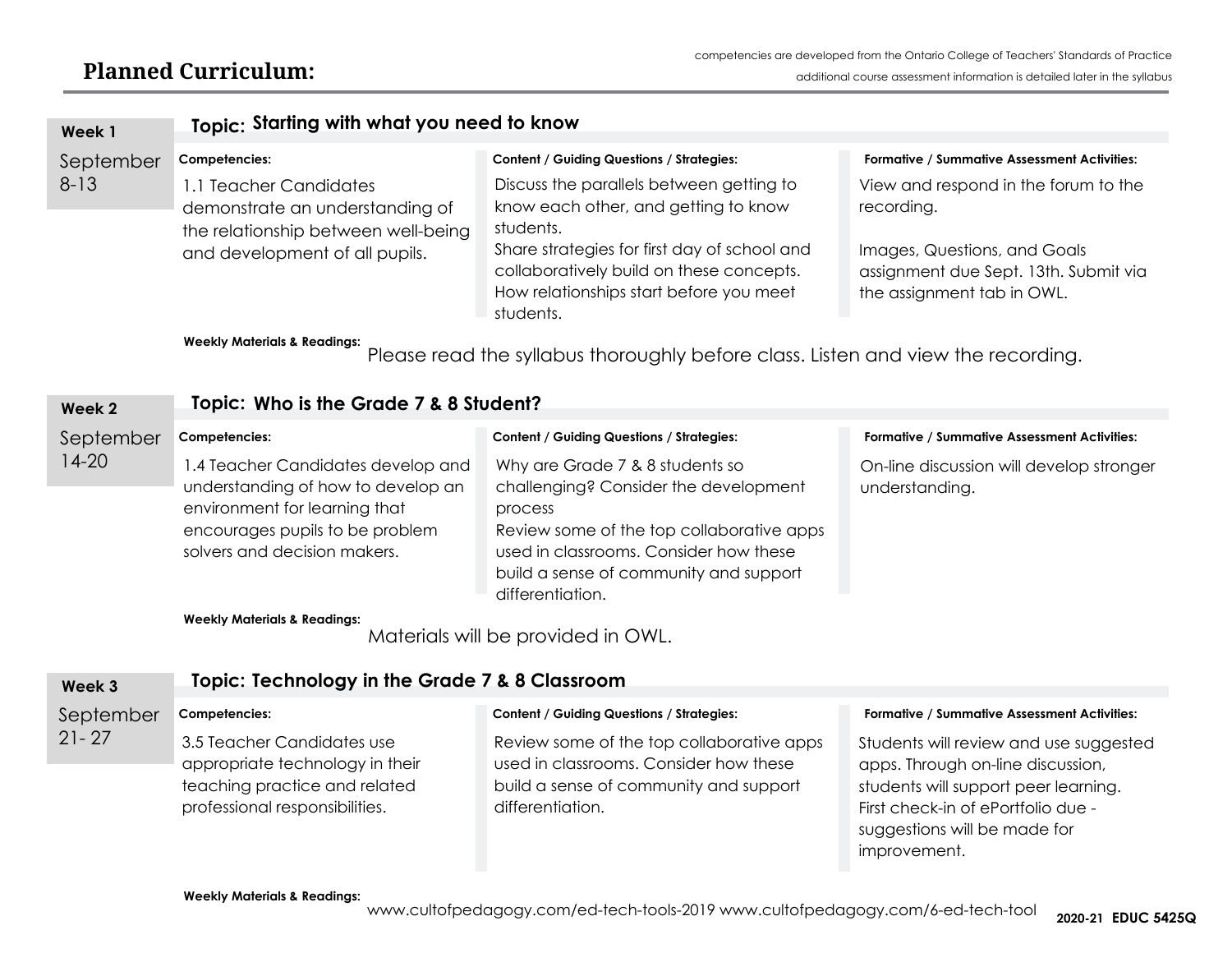| Week 4                      | Topic: Knowing the curriculum and differentiating for student learning                                                                                                                                                                                             |                                                                                                                                                                                                                                                                                                              |                                                                                                                                                                                                     |  |  |  |
|-----------------------------|--------------------------------------------------------------------------------------------------------------------------------------------------------------------------------------------------------------------------------------------------------------------|--------------------------------------------------------------------------------------------------------------------------------------------------------------------------------------------------------------------------------------------------------------------------------------------------------------|-----------------------------------------------------------------------------------------------------------------------------------------------------------------------------------------------------|--|--|--|
| September 28 -<br>October 4 | Competencies:<br>2.1 Teacher Candidates<br>demonstrate knowledge of their<br>subject matter, and an awareness<br>of how their work is governed by the<br>Ontario curriculum, and education<br><b>Weekly Materials &amp; Readings:</b>                              | <b>Content / Guiding Questions / Strategies:</b><br>Look at specific curriculum outcomes and<br>compare Grade 7 & 8.<br>Consider the role of the intermediate<br>teacher and the need to balance subjects,<br>the expectations, and what a typical day<br>might look like.<br>Various curriculum documents.  | Formative / Summative Assessment Activities:<br>Focused discussion on<br>differentiation and curriculum.<br>Feedback will be used to ensure<br>students have clarity about<br>curriculum documents. |  |  |  |
| Week 5                      | <b>Topic: Assessment and Evaluation Week 1</b>                                                                                                                                                                                                                     |                                                                                                                                                                                                                                                                                                              |                                                                                                                                                                                                     |  |  |  |
| October                     | Competencies:                                                                                                                                                                                                                                                      | <b>Content / Guiding Questions / Strategies:</b>                                                                                                                                                                                                                                                             | Formative / Summative Assessment Activities:                                                                                                                                                        |  |  |  |
| $5 - 11$                    | 2.2 Teacher Candidates create and refine<br>their process of pedagogical<br>documentation of:<br>-a variety of effective teaching and<br>assessment practices.<br>-a variety of effective classroom<br>management strategies.<br>-how pupils learn and the factors | How do assessment and evaluation support<br>student learning? What does quality<br>feedback look like? What tools and policies<br>support assessment practices? Students will<br>look at specific attitudes and philosophies<br>that will shape what they consider the role<br>of assessment and evaluation. | On-line forum will support learning.<br>Students will be encouraged to ask<br>specific questions in order to gain better<br>understanding.                                                          |  |  |  |
|                             | <b>Weekly Materials &amp; Readings:</b><br>Documents and readings will be provided in OWL.                                                                                                                                                                         |                                                                                                                                                                                                                                                                                                              |                                                                                                                                                                                                     |  |  |  |
| Week 6                      | <b>Topic: Assessment and Evaluation Week 2</b>                                                                                                                                                                                                                     |                                                                                                                                                                                                                                                                                                              |                                                                                                                                                                                                     |  |  |  |
| October                     | Competencies:                                                                                                                                                                                                                                                      | <b>Content / Guiding Questions / Strategies:</b>                                                                                                                                                                                                                                                             | Formative / Summative Assessment Activities:                                                                                                                                                        |  |  |  |
| $19 - 25$                   | 2.2 Teacher Candidates create and refine<br>their process of pedagogical<br>documentation of:<br>-a variety of effective teaching and<br>assessment practices.<br>-a variety of effective classroom                                                                | What types of assessment and evaluation<br>can be used in Grades 7 & 8? Using<br>technology as an assessment tool. What are<br>single point rubrics and why should we use<br>them? How to write effective report cards.                                                                                      | Students will be encouraged to share<br>and support each other and the Big<br>Ideas of assessment and evaluation.<br>Feedback will guide students to<br>consider various assessment practices.      |  |  |  |

#### **Weekly Materials & Readings:**

-how pupils learn and the factors...

management strategies.

Documents and readings will be provided in OWL.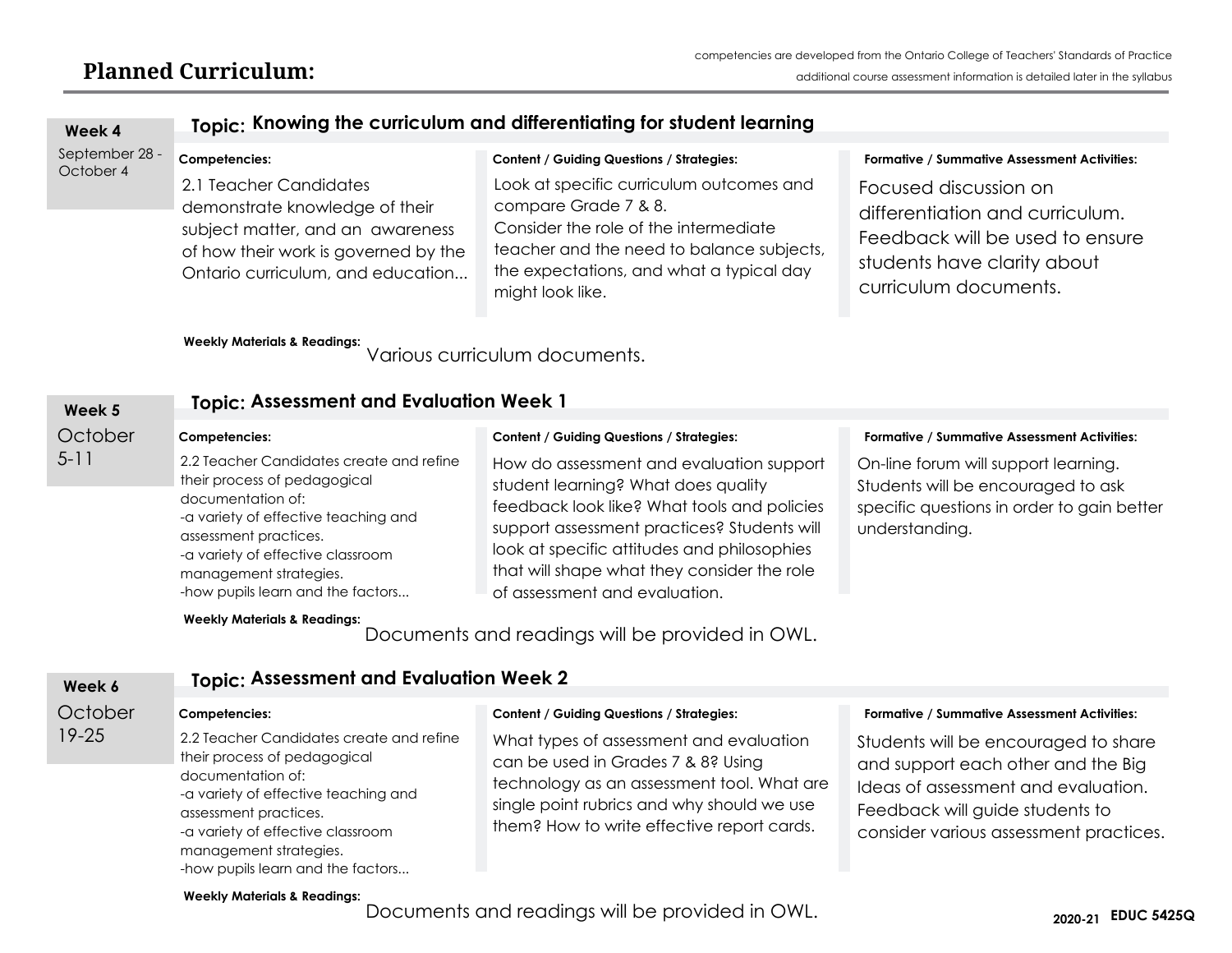| Week 7      | Topic: Building a classroom of learners through engagement and social-emotional learning                                                                                             |                                                                                                                                                                                                            |                                                                                                                                                                |  |  |  |
|-------------|--------------------------------------------------------------------------------------------------------------------------------------------------------------------------------------|------------------------------------------------------------------------------------------------------------------------------------------------------------------------------------------------------------|----------------------------------------------------------------------------------------------------------------------------------------------------------------|--|--|--|
| October 26- | Competencies:                                                                                                                                                                        | <b>Content / Guiding Questions / Strategies:</b>                                                                                                                                                           | <b>Formative / Summative Assessment Activities:</b>                                                                                                            |  |  |  |
| November 1  | 3.1 Teacher Candidates begin to<br>apply their professional knowledge<br>and understanding of pupils,<br>curriculum, legislation, teaching<br>practices, and classroom<br>management | How do we make the classroom a great<br>learning place for everyone?<br>Discussion of universal design for learning<br>and how support starts at the door.<br>Consideration for social-emotional learning. | Students will be encouraged to<br>collaboratively create ideas about how<br>to support learning. Student will be<br>'critical friends' and support each other. |  |  |  |
|             | <b>Weekly Materials &amp; Readings:</b>                                                                                                                                              | Materials will be provided in OWL.                                                                                                                                                                         |                                                                                                                                                                |  |  |  |
| Week 8      | Topic: Instructional strategies that support Grade 7 & 8 learners                                                                                                                    |                                                                                                                                                                                                            |                                                                                                                                                                |  |  |  |
| November    | Competencies:                                                                                                                                                                        | <b>Content / Guiding Questions / Strategies:</b>                                                                                                                                                           | Formative / Summative Assessment Activities:                                                                                                                   |  |  |  |
| $2 - 8$     | 3.4 Teacher Candidates adapt and<br>refine their teaching practices<br>through continuous learning and<br>reflection, using a variety of sources<br>and resources                    | Share and engage in various<br>instructional strategies that engage<br>student learning. Consider how can you<br>use the QFT to engage students and<br>help them build their own questions?                | Discussions in the forum will support<br>and enhance understanding.                                                                                            |  |  |  |
|             | <b>Weekly Materials &amp; Readings:</b>                                                                                                                                              | http://www.fortheteachers.org/instructional_strategies/ and materials provided in OWL.                                                                                                                     |                                                                                                                                                                |  |  |  |
| Week 9      | <b>Topic: Inquiry based learning</b>                                                                                                                                                 |                                                                                                                                                                                                            |                                                                                                                                                                |  |  |  |
| November    | Competencies:                                                                                                                                                                        | <b>Content / Guiding Questions / Strategies:</b>                                                                                                                                                           | Formative / Summative Assessment Activities:                                                                                                                   |  |  |  |
| $9 - 13$    | 3.4 Teacher Candidates adapt and<br>refine their teaching practices<br>through continuous learning and<br>reflection, using a variety of sources                                     | Why is inquiry based learning so essential in<br>the Grade 7 & 8 classroom? How do you<br>teach and asses this? What will this look like<br>in the classroom? Consider the four levels of                  | Formative assessment through guiding<br>questions to extend thinking.                                                                                          |  |  |  |
|             | and resources                                                                                                                                                                        | inquiry (open, guided, structured, and<br>unlimited).                                                                                                                                                      | Final check-in of ePortfolio due<br>Final assignment due                                                                                                       |  |  |  |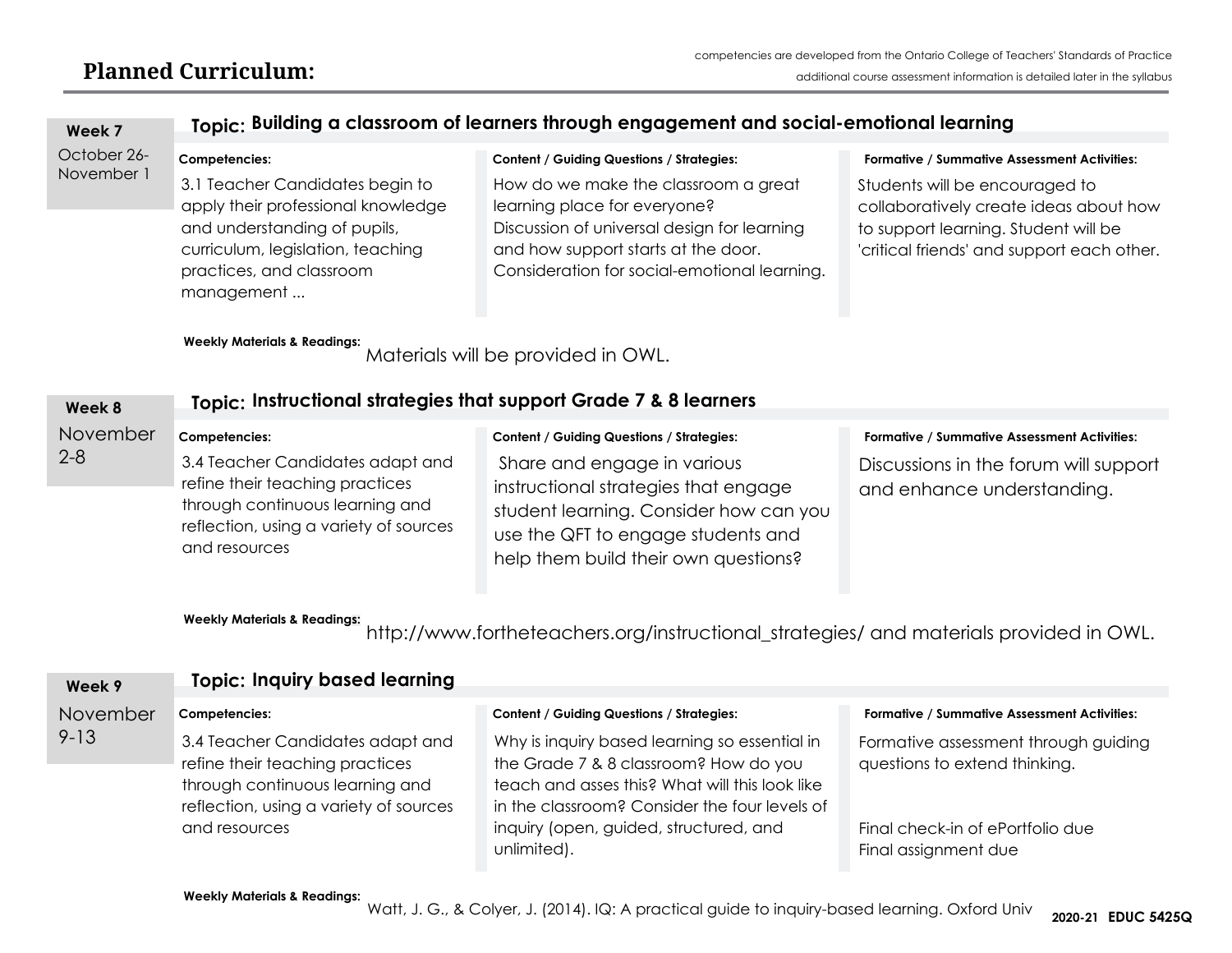Topics covered in this course, and the level of proficiency at which they are examined, are indicated below. *1 = Introduce 2 = Apply 3 = Examine*

| Assessment                 | Indigenous Ways of Knowing      | Rubrics                       |
|----------------------------|---------------------------------|-------------------------------|
| Classroom Management       | Individual Education Plan (IEP) | Technology in the Classroom   |
| Differentiated Instruction | Lesson Plans                    | Unit Plans                    |
| Duty to Report             | Ministry of Educ Curriculum     | Universal Design for Learning |
| English Language Learners  | <b>Report Cards</b>             | Other:                        |

### **Assessment and Course-Specific Grading Policies:**

#### **Images, Questions, Goals**

You will create a 'text' that shares your thoughts the images and questions you have about Grade 7 & 8 learners, and your own goals that you have for this course. The IMAGE section is about what imagine a current Grade 7 & 8 would look like. You should consider the students, the learning materials,and the physical class. The QUESTION section is about the types of questions you have about the learning environment of the Grade 7 & 8 student and the about teaching in this classroom. Finally, the GOALS section is where you will determine THREE specific learning goals you have in terms of this course. These are to be specific to your own learning rather than behavioural actions. You may select how you share this 'text'. You could create a video, a Powtoon, write a paper, create a comic strip etc. This is up to you! Have fun and explore your options. The below criteria should be used to guide you.

Criteria: • Complete all three sections fully • Image section indicates deep thinking about personal perception and concepts• Question section indicates well thought out and meaningful questions• Goals section indicates three realistic goals and shares why these goals are important to you

Check-in One due by Sept. 27, 2020

Due by

September 13, 2020

Check-in Two due by Oct. 25, 2020

Check-in Three due by Nov. 13, 2020

Due: Proposal Nov. 1, 2020 **My Greatest Learning**<br>Proposal Nov. 1, 2020 **My Greatest Learning**<br>Assignmen Nov. 13, 2020 **Foodback will be sharp** 

#### **ePortfolio**

You will create an ePortfolio that you will add to at least once a week. In that portfolio you will reflect on your learning. This may happen via screen captures of Twitter chats that you have found useful, sharing and discussing a website, app, or video that supports your own perspective, writing about challenges you face as you consider supporting the Grade 7 & 8 student etc,. As well, you will dedicate some time/ space in your ePortfolio to reflect on the process. For the final check-in, you will also reflect on the goals you set during week one, and what you have accomplished. It is expected that you will add 5-10 items for each check-in. Each check-in should show improvement as you use the feedback to support your process and thinking. Criteria: •select and share ideas that will support your practice • display flexible thinking by adding diverse resources •analysis of what you placed in the ePortfolio and why

Proposal: You will hand in a proposal by November 1, 2020 that will be reviewed to ensure you are on target. Specific feedback will be shared.

Assignment: You are going to focus on one area of learning that impacted you the most. Topics such as student engagement, assessment, inquiry-based learning, or technology in the classroom may be what you select. Then you will choose your medium and share your learning. There are several types of medium that you could use. Some suggestions include creating an infographic, making a video, making a Powtoon, writing a text, creating a comic, making and arranging a photo display or making an anchor chart. The key here is to select ONE topic and share your learning. As well, you will be asked to share why you selected that topic, and the process you went through in making your output (final item you submitted).

Criteria: • Topic is clearly defined • The importance of the topic is evident Specific details and examples of the topic are shared • Additional resources are included •Questions you are left with are included and display critical thinking • Clear thoughts on why the topic was selected and the process of creation

Ongoing

#### **Participation/ Evidence of Learning Skills**

On-line attendance is shown through logging in multiple times during the week, completing the readings, responding to at least three of your peers in the on-line forum, and sharing your own thought in an original post, at least once a week. Please note that participation needs to be on-going throughout each week.